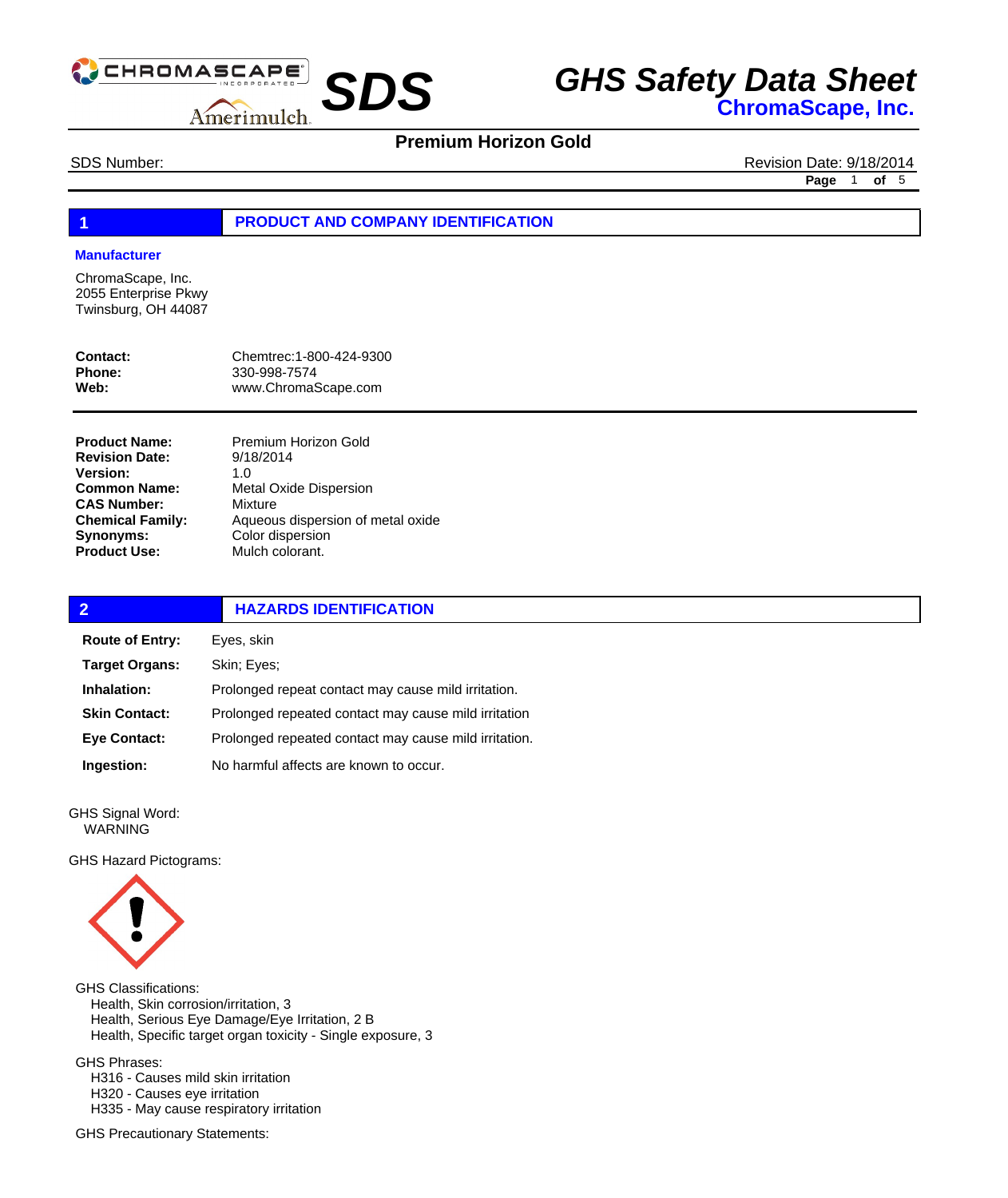

## **Premium Horizon Gold**

SDS Number: Revision Date: 9/18/2014 **Page** 2 **of** 5

 P264 - Wash \_ thoroughly after handling. P352 - Wash with soap and water.

Note that GHS hazard catagories go from low hazard substances with higher numbers to lower numbers which are more hazardous substances.

Note:

Hazard category 3 skin hazard is the lowest level hazard meaning mild skin irritant. Hazard category 2B eye hazard is the lowest level hazard meaning mild eye irritant.

| $\overline{3}$                                                | <b>COMPOSITION/INFORMATION ON INGREDIENTS</b>                                                                     |  |  |
|---------------------------------------------------------------|-------------------------------------------------------------------------------------------------------------------|--|--|
| Ingredients:                                                  |                                                                                                                   |  |  |
| Water<br>Iron Oxide<br>Proprietary non-hazardous ingredients. | 7732-18-5 Proprietary amount %<br>1309-37-1 Proprietary amount %<br>Propylene Glycol 57-55-6 Proprietary amount % |  |  |
| 4                                                             | <b>FIRST AID MEASURES</b>                                                                                         |  |  |

| Inhalation:          | If symptoms develop, move victim to fresh air. If symptoms persist, obtain medical attention.                                         |  |
|----------------------|---------------------------------------------------------------------------------------------------------------------------------------|--|
| <b>Skin Contact:</b> | Promptly flush skin with water until all chemical is removed.                                                                         |  |
| <b>Eye Contact:</b>  | Immediately flush eyes with large amounts of water for at least 15 minutes, lifting eyelids occasionally to facilitate<br>irrigation. |  |
| Ingestion:           | Not considered dangerous.                                                                                                             |  |

**5 FIRE FIGHTING MEASURES**

| <b>Flammability:</b>       | Non-flammable  |
|----------------------------|----------------|
| <b>Flash Point:</b>        | Non-comustible |
| <b>Flash Point Method:</b> | N/A            |
| <b>Burning Rate:</b>       | N/A            |
| <b>Autoignition Temp:</b>  | N/A            |
| LEL:                       | N/A            |

### **6 ACCIDENTAL RELEASE MEASURES**

Do not discharge into drains.

Do not dump in drains or storm water.

Pick up excess liquid with inert absorbant material and place into separate waste container.

Sweep up, place in bag and hold for waste disposal.

Watch out for slippery conditions when spillage.

Dispose of waste properly.

Not hazardous waste.

This product is not environmentally hazardous. It will however, cause, discoloration of soil and storm water. Avoid soil and water contamination.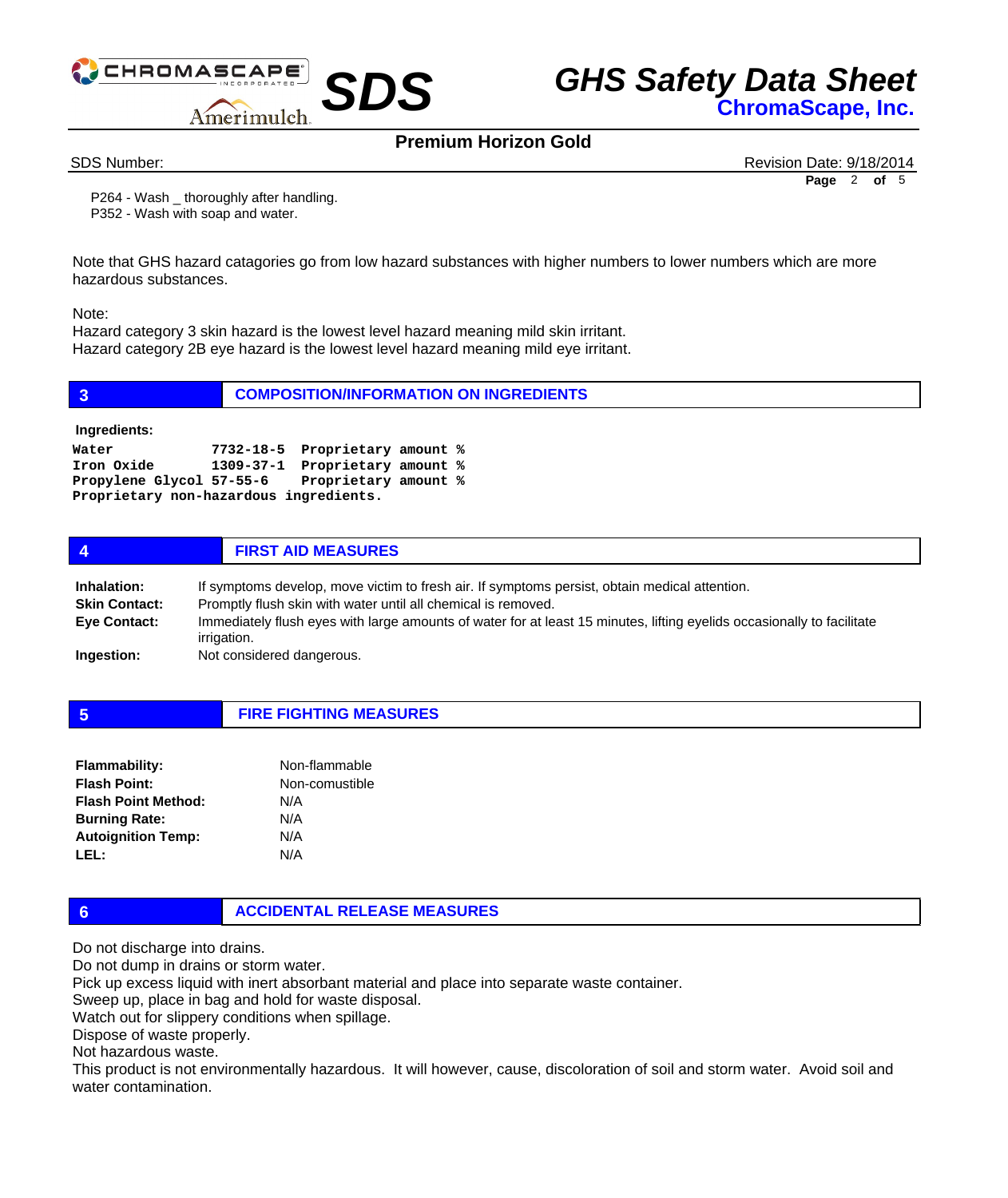

### **Premium Horizon Gold**

SDS Number: Revision Date: 9/18/2014 **Page** 3 **of** 5

#### **FIGURE 12 IN STORAGE**

Wash thoroughly after handling. Keep from freezing. Do not store in excessive heat > 100 F. Store out of direct sunlight. Prevent contact with storm water. **Handling Precautions: Storage Requirements:**

#### **8 EXPOSURE CONTROLS/PERSONAL PROTECTION**

HMIS PP, B | Safety Glasses, Gloves, recommended. **Personal Protective Equip:**

**Exposure Limits according to: US OSHA (TWA5)/PEL): None ACGIH (TWA/TLV): None** 

 **Respiratory Protection: Not required. Ventilation: Ventilation recommended, not required. Protective Gloves: Rubber gloves recommended. Eye Protection: Use safety glasses. Other Protective Equipment: Not required.** 

#### **9 PHYSICAL AND CHEMICAL PROPERTIES**

**Physical State: Odor Threshold: Spec Grav./Density: Boiling Point: Flammability: Partition Coefficient: Vapor Pressure: pH: Evap. Rate: Decomp Temp: Appearance:** Gold liquid

Liquid Not established. >1 212F Not flammable Unknown. Not applicable. 8.6 - 9.4 <1 Not applicable

**Solubility: Freezing/Melting Pt.: Flash Point: Vapor Density: Bulk Density: Auto-Ignition Temp: UFL/LFL:**

**Odor:**

Faint odor. Dispersable 32F NA Not applicable 15.5 - 16.5 weight per gallon. Not applicable Not applicable.

#### **10 STABILITY AND REACTIVITY**

**Stability: Conditions to Avoid: Materials to Avoid: Hazardous Decomposition: Hazardous Polymerization:**

Stable and non - reactive. Excessive heat and freezing. Strong oxizers, aluminum powder. None None

#### **11 TOXICOLOGICAL INFORMATION**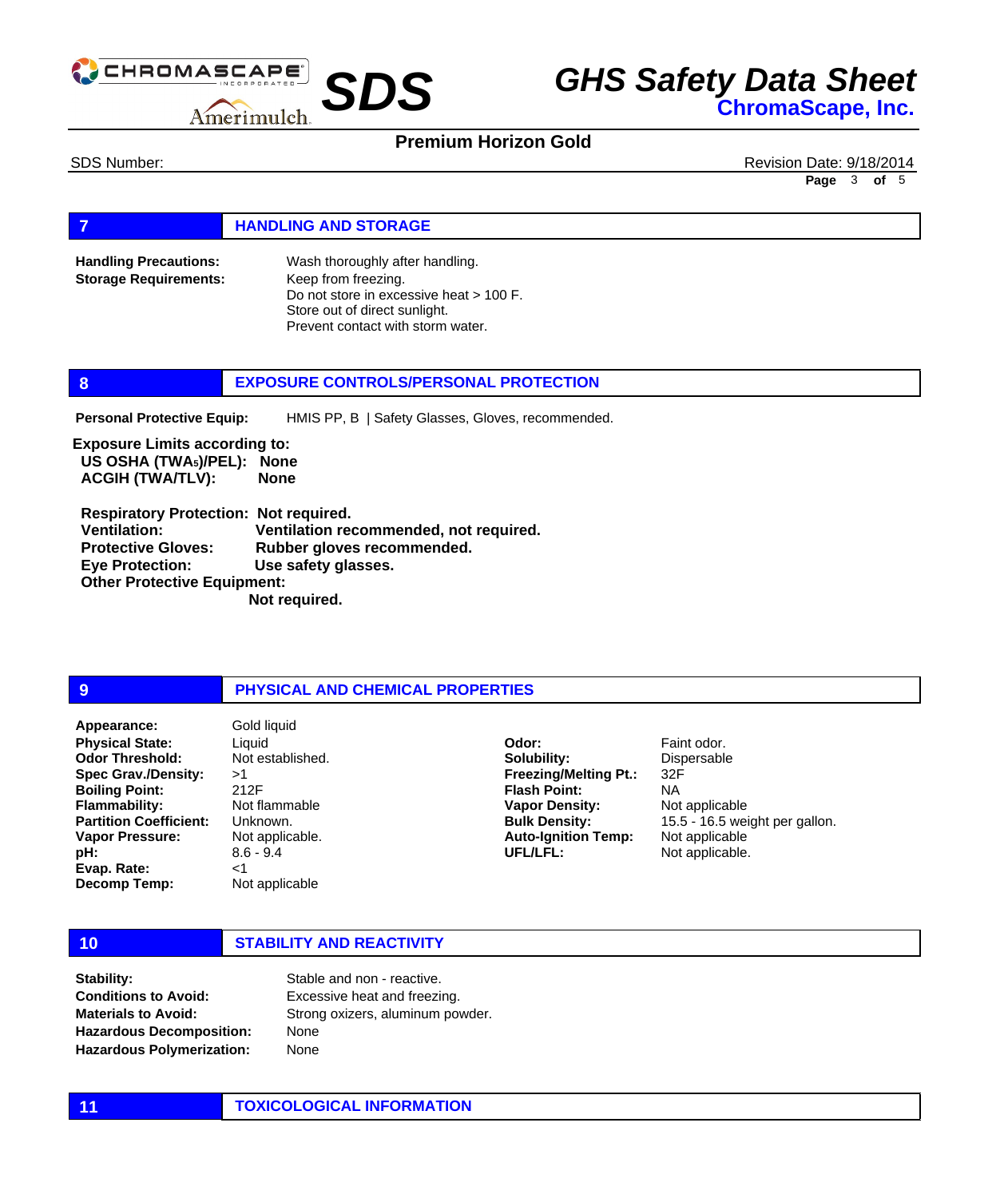

## **Premium Horizon Gold**

SDS Number: Revision Date: 9/18/2014 **Page** 4 **of** 5

### **Toxicity Data:**

| Eye Effects:                     | May be irritating.            |  |
|----------------------------------|-------------------------------|--|
| Skin Effects:                    | May be irritating.            |  |
| Accute Inhalation Effects: None. |                               |  |
| <b>Chronic Effects:</b>          | None.                         |  |
| Carcinogenicity:                 | Not known to be carcinogenic. |  |
| Mutagenicity:                    | Not known to be mugagenic.    |  |
| Teratogenicity:                  | Not known to be teratogenic.  |  |

Accute Oral Effects:

No toxicological testing has been conducted, since no toxicological effects are expected. May cause slight irritation but is not expected to produce adverse effects. Not intended for ingestion.

**12 ECOLOGICAL INFORMATION** 

Ecological testing has not been performed on this product. Dispose of contents and container properly. Do not dump. Contents will cause discoloration in soil and water.

**13 DISPOSAL CONSIDERATIONS** 

Dispose of contents properly. Dispose of containers properly. Containers can be re-used or recycled. Free IBC disposal call: 1-888-SCHUETZ or 1-888-724-8389 Product is not a hazardous waste under US or Canadian regulation.

**14 TRANSPORT INFORMATION** US DOT: Not Classified UN #: Not classified

UN Shipping Class: Not Classified

UN Packing Group: Not Classified

### **15 REGULATORY INFORMATION**

International Inventories and U.S. Regulations :

All components of this product are listed on or are exempt from the following inventories:

RCRA This mixture and or its contents are not a hazardous waste if disposal is required

CERCLA Components of this mixture are not CERCLA hazardous substances.

CONEG This mixture and or its contents meet the CONEG limits for the sum